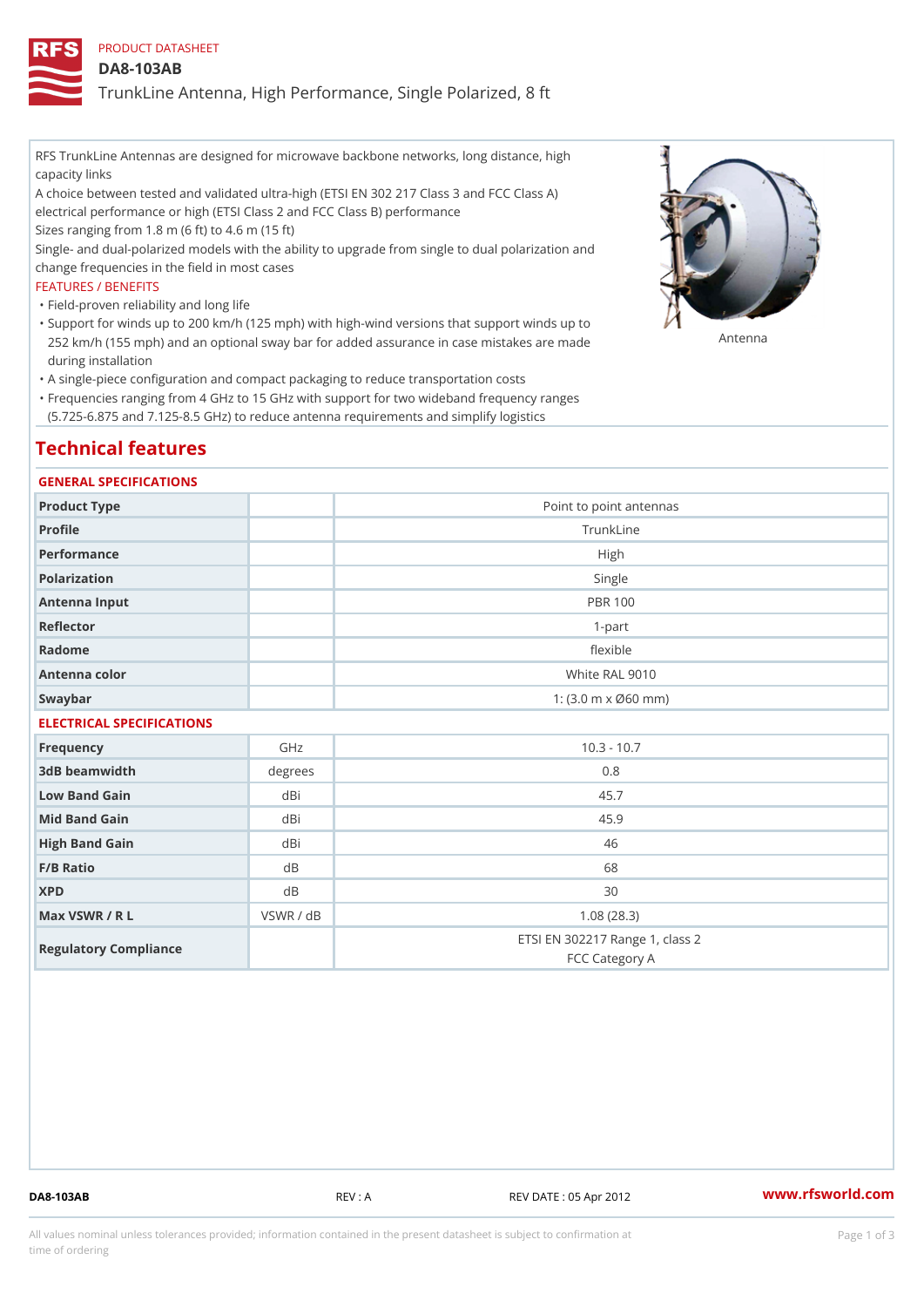# PRODUCT DATASHEET

## DA8-103AB

TrunkLine Antenna, High Performance, Single Polarized, 8 ft

| MECHANICAL SPECIFICATIONS                                                                  |              |                   |                                                                          |  |
|--------------------------------------------------------------------------------------------|--------------|-------------------|--------------------------------------------------------------------------|--|
| Diameter                                                                                   | ft $(m)$     | 8(2.4)            |                                                                          |  |
| Elevation Adjustment                                                                       | degrees      | ± 5               |                                                                          |  |
| Azimuth Adjustment                                                                         | degrees      | ± 5               |                                                                          |  |
| Polarization Adjustment                                                                    | degrees      | ± 5               |                                                                          |  |
| Mounting Pipe Diameter<br>minimum                                                          | $mm$ (in)    | 114(4.5)          |                                                                          |  |
| Mounting Pipe Diameter<br>maximum                                                          | $mm$ (in)    | 114(4.5)          |                                                                          |  |
| Approximate Weight                                                                         | kg (lb)      | 180 (396)         |                                                                          |  |
| Survival Windspeed                                                                         | $km/h$ (mph) | 200 (125)         |                                                                          |  |
| Operational Windspeed                                                                      | $km/h$ (mph) | 190(118)          |                                                                          |  |
| <b>STRUCTURE</b>                                                                           |              |                   |                                                                          |  |
| Radome Material                                                                            |              | PVC coated fabric |                                                                          |  |
| FURTHER ACCESSORIES                                                                        |              |                   |                                                                          |  |
| optional Swaybar                                                                           |              |                   | 1: SMA-SK-60-3000A (3.0 m x Ø60 mm)                                      |  |
| Further Accessories                                                                        |              |                   | SMA-WK-8 : Wind Kit<br>SMA-SKO-UNIVERSAL-L : Universal sway bar fixation |  |
| MOUNTOUTLINE                                                                               |              |                   |                                                                          |  |
| m m<br>Dimension_A<br>(i n)                                                                | 2616 (103.4) |                   |                                                                          |  |
| m m<br>$Dimension_B$<br>(in)                                                               | 1450(57.1)   |                   |                                                                          |  |
| m m<br>$Dimension_C$<br>(in)                                                               | 460 (18.1)   |                   |                                                                          |  |
| $Dim_D - D -$<br>m <sub>m</sub><br>$114$ m m (4.5 _ ir ) $\sqrt{$ im $\cdot$ $\Rightarrow$ | 190(7.5)     |                   |                                                                          |  |
| m m<br><b>Brand Controller</b>                                                             |              | 0.401400          |                                                                          |  |

Dimension\_E

Dimension\_F

(in)

m<sub>m</sub> (in)

310 (12.3)

1120 (44.1)

DA8-103AB REV : A REV DATE : 05 Apr 2012 [www.](https://www.rfsworld.com)rfsworld.com